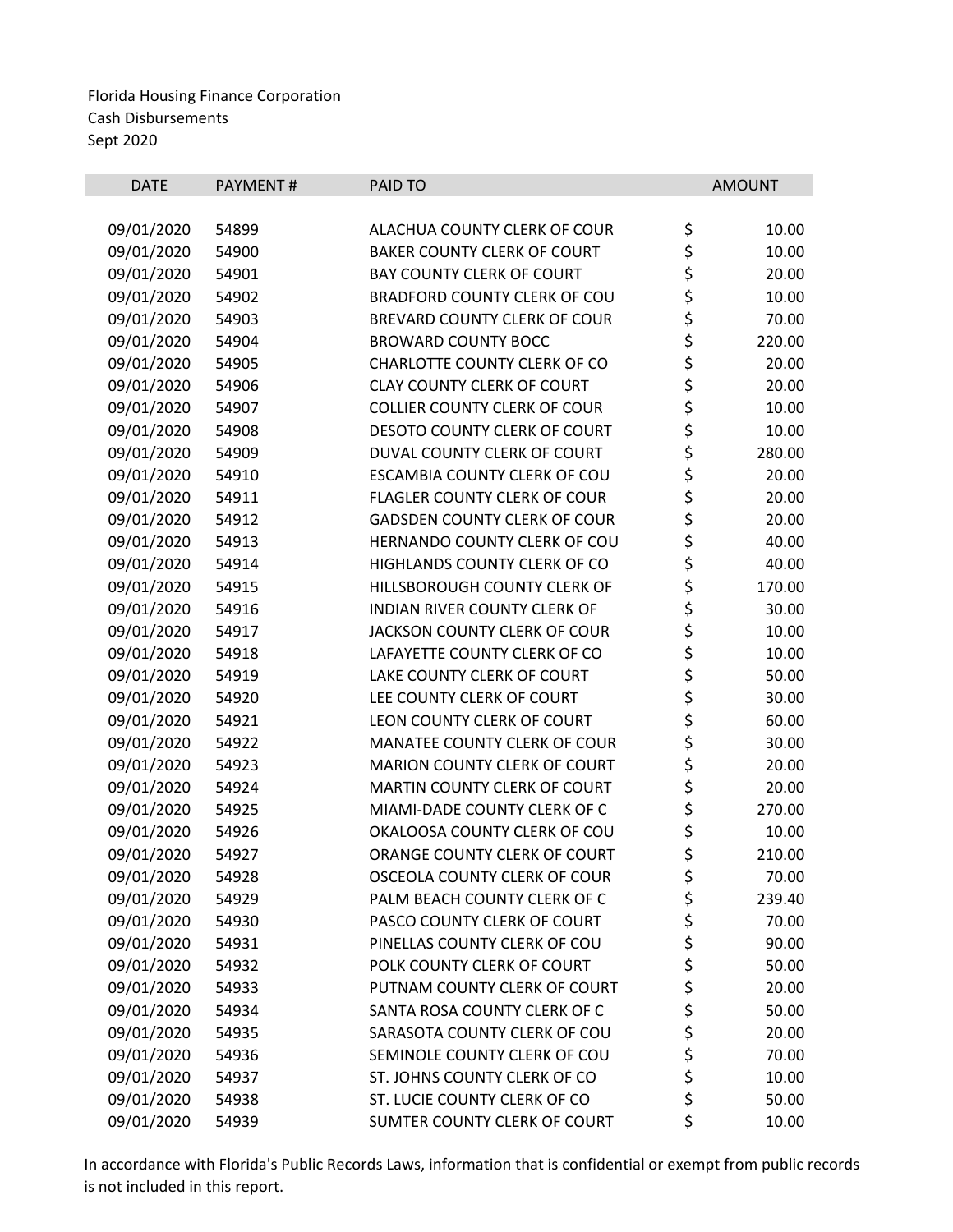| \$<br>09/01/2020<br>SUWANNEE COUNTY CLERK OF COU<br>54940<br>10.00<br>\$<br>09/01/2020<br>54941<br><b>VOLUSIA COUNTY CLERK OF COUR</b><br>80.00<br>\$<br>09/01/2020<br>54942<br>WAKULLA COUNTY CLERK OF COUR<br>10.00<br>\$<br>09/01/2020<br>200.00<br>54943<br><b>BROWARD COUNTY BOCC</b><br>\$<br>09/01/2020<br>54944<br>MIAMI-DADE COUNTY CLERK OF C<br>270.00<br>\$<br>09/01/2020<br>901201<br>51,549.64<br><b>FLORIDA BLUE</b><br>\$<br>09/01/2020<br>901202<br><b>FLORIDA BLUE</b><br>827.71<br>\$<br>09/01/2020<br>901203<br>22,326.46<br>PRINCIPAL LIFE INSURANCE COM<br>\$<br>09/01/2020<br>EFT00015708<br><b>CITY OF MELBOURNE HHF</b><br>246,988.00<br>\$<br>09/01/2020<br>EFT00015709<br>PASCO COUNTY BOARD OF COUNTY<br>1,566,900.00<br>\$<br>09/01/2020<br>EFT00015710<br>FIRST HOUSING DEVELOPMENT CO<br>1,319.00<br>\$<br>279.00<br>09/01/2020<br>EFT00015711<br><b>MEDCOM BENEFIT SOLUTIONS</b><br>\$<br>09/01/2020<br>EFT00015712<br>PINELLAS AFFORDABLE LIVING I<br>429,461.43<br>\$<br>09/01/2020<br>EFT00015713<br>SELTZER MANAGEMENT GROUP, IN<br>3,558.00<br>\$<br>09/01/2020<br>EFT00015714<br>64,155.00<br><b>TP THIRTEEN LLC</b><br>\$<br>09/01/2020<br>EFT00015715<br>AMERINATIONAL COMMUNITY SERV<br>8,574.00<br>\$<br>09/02/2020<br>54945<br>ANN STORK CENTER INC OP ACCT<br>25.50<br>\$<br>09/02/2020<br>54946<br><b>BOWSTERN LLC</b><br>7,380.00<br>\$<br>09/02/2020<br>54947<br>ALACHUA COUNTY CLERK OF COUR<br>20.00<br>\$<br>09/02/2020<br>54948<br>DUVAL COUNTY CLERK OF COURT<br>10.00<br>\$<br>09/02/2020<br>54949<br>ESCAMBIA COUNTY CLERK OF COU<br>10.00<br>\$<br>20.00<br>09/02/2020<br>54950<br>LEON COUNTY CLERK OF COURT<br>\$<br>09/02/2020<br>54951<br>FEDERAL EXPRESS CORP<br>491.39<br>\$<br>09/02/2020<br>54952<br>479.00<br><b>GREATAMERICA FINANCIAL SERVI</b><br>\$<br>95.00<br>09/02/2020<br>54953<br>OFFICE DEPOT<br>\$<br>09/02/2020<br>871.71<br>54954<br>PHIPPS REPORTING<br>\$<br>09/02/2020<br>54955<br>30,170.52<br>ROYAL AMERICAN DEVELOPMENT,<br>\$<br>09/02/2020<br>54956<br>TVC DEVELOPMENT, INC<br>8.50<br>\$<br>09/02/2020<br>54957<br>THOMSON REUTERS-WEST<br>95.95<br>\$<br>09/02/2020<br>262,121.89<br><b>CASH</b><br><b>CARIBBEAN VILLAGE LTD</b><br>\$<br>09/02/2020<br><b>JACKSONVILLE CLEARING</b><br><b>CASH</b><br>331,407.99<br>\$<br>09/02/2020<br><b>NELSON MULLINS RILEY &amp; SCARB</b><br><b>CASH</b><br>982,154.61<br>\$<br>09/03/2020<br><b>CASH</b><br><b>ABILITY HOUSING INC</b><br>242,285.43<br>\$<br>09/03/2020<br><b>CRYSTAL COVE HOUSING PARTNER</b><br>351,693.50<br><b>CASH</b><br>\$<br>09/03/2020<br>CASH<br><b>MARATHON KEY HOUSING PARTNER</b><br>842,536.00<br>\$<br>09/03/2020<br>20,236.66<br><b>CASH</b><br><b>WARLEY PARK LTD</b><br>\$<br>09/04/2020<br><b>CASH</b><br><b>QUARRY BIG COPPITT II LTD</b><br>949,990.00<br>\$<br>09/04/2020<br><b>CASH</b><br><b>QUARRY BIG COPPITT LTD</b><br>2,249,990.00<br>\$<br>09/04/2020<br>EFT00015716<br><b>CITY OF COCONUT CREEK</b><br>232,500.00<br>\$<br>09/04/2020<br>EFT00015717<br><b>CITY OF LARGO</b><br>271,425.00 | <b>DATE</b> | PAYMENT# | <b>PAID TO</b> | <b>AMOUNT</b> |
|---------------------------------------------------------------------------------------------------------------------------------------------------------------------------------------------------------------------------------------------------------------------------------------------------------------------------------------------------------------------------------------------------------------------------------------------------------------------------------------------------------------------------------------------------------------------------------------------------------------------------------------------------------------------------------------------------------------------------------------------------------------------------------------------------------------------------------------------------------------------------------------------------------------------------------------------------------------------------------------------------------------------------------------------------------------------------------------------------------------------------------------------------------------------------------------------------------------------------------------------------------------------------------------------------------------------------------------------------------------------------------------------------------------------------------------------------------------------------------------------------------------------------------------------------------------------------------------------------------------------------------------------------------------------------------------------------------------------------------------------------------------------------------------------------------------------------------------------------------------------------------------------------------------------------------------------------------------------------------------------------------------------------------------------------------------------------------------------------------------------------------------------------------------------------------------------------------------------------------------------------------------------------------------------------------------------------------------------------------------------------------------------------------------------------------------------------------------------------------------------------------------------------------------------------------------------------------------------------------------------------------------------------------------------------------------------------------------------------------------------------------------------------------------------------------------------------------------------------------------------------------------------------------------------------------------------------------------------------------------------------------------------------------------------------------------------------|-------------|----------|----------------|---------------|
|                                                                                                                                                                                                                                                                                                                                                                                                                                                                                                                                                                                                                                                                                                                                                                                                                                                                                                                                                                                                                                                                                                                                                                                                                                                                                                                                                                                                                                                                                                                                                                                                                                                                                                                                                                                                                                                                                                                                                                                                                                                                                                                                                                                                                                                                                                                                                                                                                                                                                                                                                                                                                                                                                                                                                                                                                                                                                                                                                                                                                                                                           |             |          |                |               |
|                                                                                                                                                                                                                                                                                                                                                                                                                                                                                                                                                                                                                                                                                                                                                                                                                                                                                                                                                                                                                                                                                                                                                                                                                                                                                                                                                                                                                                                                                                                                                                                                                                                                                                                                                                                                                                                                                                                                                                                                                                                                                                                                                                                                                                                                                                                                                                                                                                                                                                                                                                                                                                                                                                                                                                                                                                                                                                                                                                                                                                                                           |             |          |                |               |
|                                                                                                                                                                                                                                                                                                                                                                                                                                                                                                                                                                                                                                                                                                                                                                                                                                                                                                                                                                                                                                                                                                                                                                                                                                                                                                                                                                                                                                                                                                                                                                                                                                                                                                                                                                                                                                                                                                                                                                                                                                                                                                                                                                                                                                                                                                                                                                                                                                                                                                                                                                                                                                                                                                                                                                                                                                                                                                                                                                                                                                                                           |             |          |                |               |
|                                                                                                                                                                                                                                                                                                                                                                                                                                                                                                                                                                                                                                                                                                                                                                                                                                                                                                                                                                                                                                                                                                                                                                                                                                                                                                                                                                                                                                                                                                                                                                                                                                                                                                                                                                                                                                                                                                                                                                                                                                                                                                                                                                                                                                                                                                                                                                                                                                                                                                                                                                                                                                                                                                                                                                                                                                                                                                                                                                                                                                                                           |             |          |                |               |
|                                                                                                                                                                                                                                                                                                                                                                                                                                                                                                                                                                                                                                                                                                                                                                                                                                                                                                                                                                                                                                                                                                                                                                                                                                                                                                                                                                                                                                                                                                                                                                                                                                                                                                                                                                                                                                                                                                                                                                                                                                                                                                                                                                                                                                                                                                                                                                                                                                                                                                                                                                                                                                                                                                                                                                                                                                                                                                                                                                                                                                                                           |             |          |                |               |
|                                                                                                                                                                                                                                                                                                                                                                                                                                                                                                                                                                                                                                                                                                                                                                                                                                                                                                                                                                                                                                                                                                                                                                                                                                                                                                                                                                                                                                                                                                                                                                                                                                                                                                                                                                                                                                                                                                                                                                                                                                                                                                                                                                                                                                                                                                                                                                                                                                                                                                                                                                                                                                                                                                                                                                                                                                                                                                                                                                                                                                                                           |             |          |                |               |
|                                                                                                                                                                                                                                                                                                                                                                                                                                                                                                                                                                                                                                                                                                                                                                                                                                                                                                                                                                                                                                                                                                                                                                                                                                                                                                                                                                                                                                                                                                                                                                                                                                                                                                                                                                                                                                                                                                                                                                                                                                                                                                                                                                                                                                                                                                                                                                                                                                                                                                                                                                                                                                                                                                                                                                                                                                                                                                                                                                                                                                                                           |             |          |                |               |
|                                                                                                                                                                                                                                                                                                                                                                                                                                                                                                                                                                                                                                                                                                                                                                                                                                                                                                                                                                                                                                                                                                                                                                                                                                                                                                                                                                                                                                                                                                                                                                                                                                                                                                                                                                                                                                                                                                                                                                                                                                                                                                                                                                                                                                                                                                                                                                                                                                                                                                                                                                                                                                                                                                                                                                                                                                                                                                                                                                                                                                                                           |             |          |                |               |
|                                                                                                                                                                                                                                                                                                                                                                                                                                                                                                                                                                                                                                                                                                                                                                                                                                                                                                                                                                                                                                                                                                                                                                                                                                                                                                                                                                                                                                                                                                                                                                                                                                                                                                                                                                                                                                                                                                                                                                                                                                                                                                                                                                                                                                                                                                                                                                                                                                                                                                                                                                                                                                                                                                                                                                                                                                                                                                                                                                                                                                                                           |             |          |                |               |
|                                                                                                                                                                                                                                                                                                                                                                                                                                                                                                                                                                                                                                                                                                                                                                                                                                                                                                                                                                                                                                                                                                                                                                                                                                                                                                                                                                                                                                                                                                                                                                                                                                                                                                                                                                                                                                                                                                                                                                                                                                                                                                                                                                                                                                                                                                                                                                                                                                                                                                                                                                                                                                                                                                                                                                                                                                                                                                                                                                                                                                                                           |             |          |                |               |
|                                                                                                                                                                                                                                                                                                                                                                                                                                                                                                                                                                                                                                                                                                                                                                                                                                                                                                                                                                                                                                                                                                                                                                                                                                                                                                                                                                                                                                                                                                                                                                                                                                                                                                                                                                                                                                                                                                                                                                                                                                                                                                                                                                                                                                                                                                                                                                                                                                                                                                                                                                                                                                                                                                                                                                                                                                                                                                                                                                                                                                                                           |             |          |                |               |
|                                                                                                                                                                                                                                                                                                                                                                                                                                                                                                                                                                                                                                                                                                                                                                                                                                                                                                                                                                                                                                                                                                                                                                                                                                                                                                                                                                                                                                                                                                                                                                                                                                                                                                                                                                                                                                                                                                                                                                                                                                                                                                                                                                                                                                                                                                                                                                                                                                                                                                                                                                                                                                                                                                                                                                                                                                                                                                                                                                                                                                                                           |             |          |                |               |
|                                                                                                                                                                                                                                                                                                                                                                                                                                                                                                                                                                                                                                                                                                                                                                                                                                                                                                                                                                                                                                                                                                                                                                                                                                                                                                                                                                                                                                                                                                                                                                                                                                                                                                                                                                                                                                                                                                                                                                                                                                                                                                                                                                                                                                                                                                                                                                                                                                                                                                                                                                                                                                                                                                                                                                                                                                                                                                                                                                                                                                                                           |             |          |                |               |
|                                                                                                                                                                                                                                                                                                                                                                                                                                                                                                                                                                                                                                                                                                                                                                                                                                                                                                                                                                                                                                                                                                                                                                                                                                                                                                                                                                                                                                                                                                                                                                                                                                                                                                                                                                                                                                                                                                                                                                                                                                                                                                                                                                                                                                                                                                                                                                                                                                                                                                                                                                                                                                                                                                                                                                                                                                                                                                                                                                                                                                                                           |             |          |                |               |
|                                                                                                                                                                                                                                                                                                                                                                                                                                                                                                                                                                                                                                                                                                                                                                                                                                                                                                                                                                                                                                                                                                                                                                                                                                                                                                                                                                                                                                                                                                                                                                                                                                                                                                                                                                                                                                                                                                                                                                                                                                                                                                                                                                                                                                                                                                                                                                                                                                                                                                                                                                                                                                                                                                                                                                                                                                                                                                                                                                                                                                                                           |             |          |                |               |
|                                                                                                                                                                                                                                                                                                                                                                                                                                                                                                                                                                                                                                                                                                                                                                                                                                                                                                                                                                                                                                                                                                                                                                                                                                                                                                                                                                                                                                                                                                                                                                                                                                                                                                                                                                                                                                                                                                                                                                                                                                                                                                                                                                                                                                                                                                                                                                                                                                                                                                                                                                                                                                                                                                                                                                                                                                                                                                                                                                                                                                                                           |             |          |                |               |
|                                                                                                                                                                                                                                                                                                                                                                                                                                                                                                                                                                                                                                                                                                                                                                                                                                                                                                                                                                                                                                                                                                                                                                                                                                                                                                                                                                                                                                                                                                                                                                                                                                                                                                                                                                                                                                                                                                                                                                                                                                                                                                                                                                                                                                                                                                                                                                                                                                                                                                                                                                                                                                                                                                                                                                                                                                                                                                                                                                                                                                                                           |             |          |                |               |
|                                                                                                                                                                                                                                                                                                                                                                                                                                                                                                                                                                                                                                                                                                                                                                                                                                                                                                                                                                                                                                                                                                                                                                                                                                                                                                                                                                                                                                                                                                                                                                                                                                                                                                                                                                                                                                                                                                                                                                                                                                                                                                                                                                                                                                                                                                                                                                                                                                                                                                                                                                                                                                                                                                                                                                                                                                                                                                                                                                                                                                                                           |             |          |                |               |
|                                                                                                                                                                                                                                                                                                                                                                                                                                                                                                                                                                                                                                                                                                                                                                                                                                                                                                                                                                                                                                                                                                                                                                                                                                                                                                                                                                                                                                                                                                                                                                                                                                                                                                                                                                                                                                                                                                                                                                                                                                                                                                                                                                                                                                                                                                                                                                                                                                                                                                                                                                                                                                                                                                                                                                                                                                                                                                                                                                                                                                                                           |             |          |                |               |
|                                                                                                                                                                                                                                                                                                                                                                                                                                                                                                                                                                                                                                                                                                                                                                                                                                                                                                                                                                                                                                                                                                                                                                                                                                                                                                                                                                                                                                                                                                                                                                                                                                                                                                                                                                                                                                                                                                                                                                                                                                                                                                                                                                                                                                                                                                                                                                                                                                                                                                                                                                                                                                                                                                                                                                                                                                                                                                                                                                                                                                                                           |             |          |                |               |
|                                                                                                                                                                                                                                                                                                                                                                                                                                                                                                                                                                                                                                                                                                                                                                                                                                                                                                                                                                                                                                                                                                                                                                                                                                                                                                                                                                                                                                                                                                                                                                                                                                                                                                                                                                                                                                                                                                                                                                                                                                                                                                                                                                                                                                                                                                                                                                                                                                                                                                                                                                                                                                                                                                                                                                                                                                                                                                                                                                                                                                                                           |             |          |                |               |
|                                                                                                                                                                                                                                                                                                                                                                                                                                                                                                                                                                                                                                                                                                                                                                                                                                                                                                                                                                                                                                                                                                                                                                                                                                                                                                                                                                                                                                                                                                                                                                                                                                                                                                                                                                                                                                                                                                                                                                                                                                                                                                                                                                                                                                                                                                                                                                                                                                                                                                                                                                                                                                                                                                                                                                                                                                                                                                                                                                                                                                                                           |             |          |                |               |
|                                                                                                                                                                                                                                                                                                                                                                                                                                                                                                                                                                                                                                                                                                                                                                                                                                                                                                                                                                                                                                                                                                                                                                                                                                                                                                                                                                                                                                                                                                                                                                                                                                                                                                                                                                                                                                                                                                                                                                                                                                                                                                                                                                                                                                                                                                                                                                                                                                                                                                                                                                                                                                                                                                                                                                                                                                                                                                                                                                                                                                                                           |             |          |                |               |
|                                                                                                                                                                                                                                                                                                                                                                                                                                                                                                                                                                                                                                                                                                                                                                                                                                                                                                                                                                                                                                                                                                                                                                                                                                                                                                                                                                                                                                                                                                                                                                                                                                                                                                                                                                                                                                                                                                                                                                                                                                                                                                                                                                                                                                                                                                                                                                                                                                                                                                                                                                                                                                                                                                                                                                                                                                                                                                                                                                                                                                                                           |             |          |                |               |
|                                                                                                                                                                                                                                                                                                                                                                                                                                                                                                                                                                                                                                                                                                                                                                                                                                                                                                                                                                                                                                                                                                                                                                                                                                                                                                                                                                                                                                                                                                                                                                                                                                                                                                                                                                                                                                                                                                                                                                                                                                                                                                                                                                                                                                                                                                                                                                                                                                                                                                                                                                                                                                                                                                                                                                                                                                                                                                                                                                                                                                                                           |             |          |                |               |
|                                                                                                                                                                                                                                                                                                                                                                                                                                                                                                                                                                                                                                                                                                                                                                                                                                                                                                                                                                                                                                                                                                                                                                                                                                                                                                                                                                                                                                                                                                                                                                                                                                                                                                                                                                                                                                                                                                                                                                                                                                                                                                                                                                                                                                                                                                                                                                                                                                                                                                                                                                                                                                                                                                                                                                                                                                                                                                                                                                                                                                                                           |             |          |                |               |
|                                                                                                                                                                                                                                                                                                                                                                                                                                                                                                                                                                                                                                                                                                                                                                                                                                                                                                                                                                                                                                                                                                                                                                                                                                                                                                                                                                                                                                                                                                                                                                                                                                                                                                                                                                                                                                                                                                                                                                                                                                                                                                                                                                                                                                                                                                                                                                                                                                                                                                                                                                                                                                                                                                                                                                                                                                                                                                                                                                                                                                                                           |             |          |                |               |
|                                                                                                                                                                                                                                                                                                                                                                                                                                                                                                                                                                                                                                                                                                                                                                                                                                                                                                                                                                                                                                                                                                                                                                                                                                                                                                                                                                                                                                                                                                                                                                                                                                                                                                                                                                                                                                                                                                                                                                                                                                                                                                                                                                                                                                                                                                                                                                                                                                                                                                                                                                                                                                                                                                                                                                                                                                                                                                                                                                                                                                                                           |             |          |                |               |
|                                                                                                                                                                                                                                                                                                                                                                                                                                                                                                                                                                                                                                                                                                                                                                                                                                                                                                                                                                                                                                                                                                                                                                                                                                                                                                                                                                                                                                                                                                                                                                                                                                                                                                                                                                                                                                                                                                                                                                                                                                                                                                                                                                                                                                                                                                                                                                                                                                                                                                                                                                                                                                                                                                                                                                                                                                                                                                                                                                                                                                                                           |             |          |                |               |
|                                                                                                                                                                                                                                                                                                                                                                                                                                                                                                                                                                                                                                                                                                                                                                                                                                                                                                                                                                                                                                                                                                                                                                                                                                                                                                                                                                                                                                                                                                                                                                                                                                                                                                                                                                                                                                                                                                                                                                                                                                                                                                                                                                                                                                                                                                                                                                                                                                                                                                                                                                                                                                                                                                                                                                                                                                                                                                                                                                                                                                                                           |             |          |                |               |
|                                                                                                                                                                                                                                                                                                                                                                                                                                                                                                                                                                                                                                                                                                                                                                                                                                                                                                                                                                                                                                                                                                                                                                                                                                                                                                                                                                                                                                                                                                                                                                                                                                                                                                                                                                                                                                                                                                                                                                                                                                                                                                                                                                                                                                                                                                                                                                                                                                                                                                                                                                                                                                                                                                                                                                                                                                                                                                                                                                                                                                                                           |             |          |                |               |
|                                                                                                                                                                                                                                                                                                                                                                                                                                                                                                                                                                                                                                                                                                                                                                                                                                                                                                                                                                                                                                                                                                                                                                                                                                                                                                                                                                                                                                                                                                                                                                                                                                                                                                                                                                                                                                                                                                                                                                                                                                                                                                                                                                                                                                                                                                                                                                                                                                                                                                                                                                                                                                                                                                                                                                                                                                                                                                                                                                                                                                                                           |             |          |                |               |
|                                                                                                                                                                                                                                                                                                                                                                                                                                                                                                                                                                                                                                                                                                                                                                                                                                                                                                                                                                                                                                                                                                                                                                                                                                                                                                                                                                                                                                                                                                                                                                                                                                                                                                                                                                                                                                                                                                                                                                                                                                                                                                                                                                                                                                                                                                                                                                                                                                                                                                                                                                                                                                                                                                                                                                                                                                                                                                                                                                                                                                                                           |             |          |                |               |
|                                                                                                                                                                                                                                                                                                                                                                                                                                                                                                                                                                                                                                                                                                                                                                                                                                                                                                                                                                                                                                                                                                                                                                                                                                                                                                                                                                                                                                                                                                                                                                                                                                                                                                                                                                                                                                                                                                                                                                                                                                                                                                                                                                                                                                                                                                                                                                                                                                                                                                                                                                                                                                                                                                                                                                                                                                                                                                                                                                                                                                                                           |             |          |                |               |
|                                                                                                                                                                                                                                                                                                                                                                                                                                                                                                                                                                                                                                                                                                                                                                                                                                                                                                                                                                                                                                                                                                                                                                                                                                                                                                                                                                                                                                                                                                                                                                                                                                                                                                                                                                                                                                                                                                                                                                                                                                                                                                                                                                                                                                                                                                                                                                                                                                                                                                                                                                                                                                                                                                                                                                                                                                                                                                                                                                                                                                                                           |             |          |                |               |
|                                                                                                                                                                                                                                                                                                                                                                                                                                                                                                                                                                                                                                                                                                                                                                                                                                                                                                                                                                                                                                                                                                                                                                                                                                                                                                                                                                                                                                                                                                                                                                                                                                                                                                                                                                                                                                                                                                                                                                                                                                                                                                                                                                                                                                                                                                                                                                                                                                                                                                                                                                                                                                                                                                                                                                                                                                                                                                                                                                                                                                                                           |             |          |                |               |
|                                                                                                                                                                                                                                                                                                                                                                                                                                                                                                                                                                                                                                                                                                                                                                                                                                                                                                                                                                                                                                                                                                                                                                                                                                                                                                                                                                                                                                                                                                                                                                                                                                                                                                                                                                                                                                                                                                                                                                                                                                                                                                                                                                                                                                                                                                                                                                                                                                                                                                                                                                                                                                                                                                                                                                                                                                                                                                                                                                                                                                                                           |             |          |                |               |
|                                                                                                                                                                                                                                                                                                                                                                                                                                                                                                                                                                                                                                                                                                                                                                                                                                                                                                                                                                                                                                                                                                                                                                                                                                                                                                                                                                                                                                                                                                                                                                                                                                                                                                                                                                                                                                                                                                                                                                                                                                                                                                                                                                                                                                                                                                                                                                                                                                                                                                                                                                                                                                                                                                                                                                                                                                                                                                                                                                                                                                                                           |             |          |                |               |
|                                                                                                                                                                                                                                                                                                                                                                                                                                                                                                                                                                                                                                                                                                                                                                                                                                                                                                                                                                                                                                                                                                                                                                                                                                                                                                                                                                                                                                                                                                                                                                                                                                                                                                                                                                                                                                                                                                                                                                                                                                                                                                                                                                                                                                                                                                                                                                                                                                                                                                                                                                                                                                                                                                                                                                                                                                                                                                                                                                                                                                                                           |             |          |                |               |
|                                                                                                                                                                                                                                                                                                                                                                                                                                                                                                                                                                                                                                                                                                                                                                                                                                                                                                                                                                                                                                                                                                                                                                                                                                                                                                                                                                                                                                                                                                                                                                                                                                                                                                                                                                                                                                                                                                                                                                                                                                                                                                                                                                                                                                                                                                                                                                                                                                                                                                                                                                                                                                                                                                                                                                                                                                                                                                                                                                                                                                                                           |             |          |                |               |
|                                                                                                                                                                                                                                                                                                                                                                                                                                                                                                                                                                                                                                                                                                                                                                                                                                                                                                                                                                                                                                                                                                                                                                                                                                                                                                                                                                                                                                                                                                                                                                                                                                                                                                                                                                                                                                                                                                                                                                                                                                                                                                                                                                                                                                                                                                                                                                                                                                                                                                                                                                                                                                                                                                                                                                                                                                                                                                                                                                                                                                                                           |             |          |                |               |
| \$<br>09/04/2020<br>808,249.00<br>EFT00015718<br>CITY OF PORT ST. LUCIE HHF                                                                                                                                                                                                                                                                                                                                                                                                                                                                                                                                                                                                                                                                                                                                                                                                                                                                                                                                                                                                                                                                                                                                                                                                                                                                                                                                                                                                                                                                                                                                                                                                                                                                                                                                                                                                                                                                                                                                                                                                                                                                                                                                                                                                                                                                                                                                                                                                                                                                                                                                                                                                                                                                                                                                                                                                                                                                                                                                                                                               |             |          |                |               |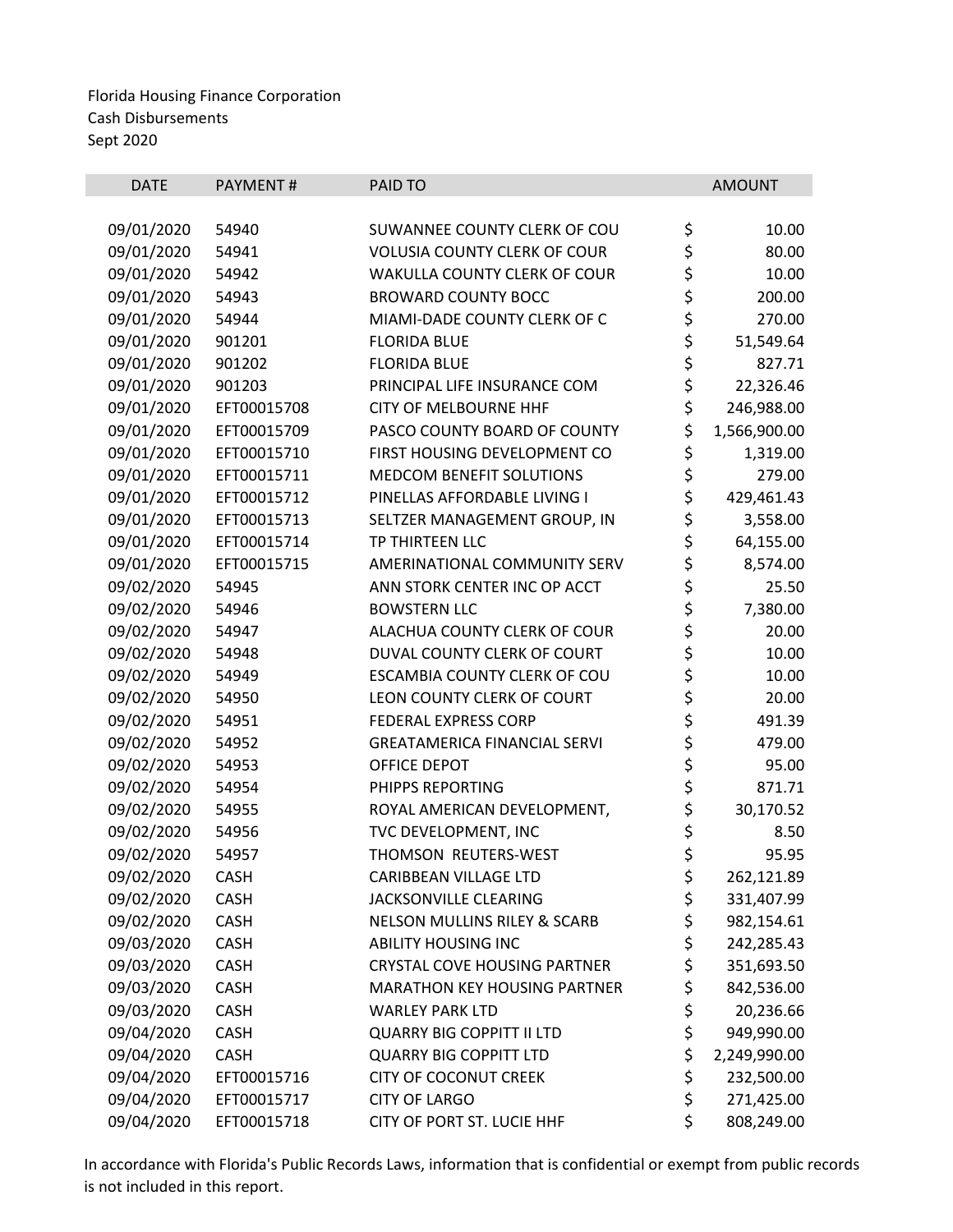| <b>DATE</b> | PAYMENT#    | PAID TO                             |          | <b>AMOUNT</b> |
|-------------|-------------|-------------------------------------|----------|---------------|
|             |             |                                     |          |               |
| 09/04/2020  | EFT00015719 | LEON COUNTY BOARD OF COUNTY         | \$       | 261,734.00    |
| 09/04/2020  | EFT00015720 | <b>COMMUNITY OF HOPE</b>            | \$       | 14,929.40     |
| 09/04/2020  | EFT00015721 | <b>EXEMPT</b>                       | \$       | 189.00        |
| 09/04/2020  | EFT00015722 | <b>LEADER MORTGAGE MASTER</b>       | \$       | 150,000.00    |
| 09/04/2020  | EFT00015723 | NEIGHBORHOOD HOUSING DEVELOP        | \$       | 118,888.72    |
| 09/04/2020  | EFT00015724 | CITY OF SUNRISE POOLED CASH         | \$       | 367,500.00    |
| 09/04/2020  | EFT00015725 | PALM BEACH COUNTY BOARD OF C        | \$       | 3,685,932.00  |
| 09/08/2020  | <b>CASH</b> | <b>ABILITY HOUSING INC</b>          | \$       | 253,214.39    |
| 09/08/2020  | <b>CASH</b> | <b>ABILITY HOUSING INC</b>          | \$       | 467,251.85    |
| 09/08/2020  | <b>CASH</b> | ATLANTIC TITLE & ESCROW CORP        | \$       | 34,990.00     |
| 09/08/2020  | <b>CASH</b> | REGATTA PLACE ASSOCIATES, LT        |          | 179,990.00    |
| 09/09/2020  | 54958       | <b>BROWARD COUNTY BOCC</b>          |          | 10.00         |
| 09/09/2020  | 54959       | PALM BEACH COUNTY CLERK OF C        |          | 25.20         |
| 09/09/2020  | 54960       | PINELLAS COUNTY CLERK OF COU        | ぐそみ      | 10.00         |
| 09/09/2020  | 54961       | POLK COUNTY CLERK OF COURT          |          | 10.00         |
| 09/09/2020  | 54962       | SEMINOLE COUNTY CLERK OF COU        | \$<br>\$ | 10.00         |
| 09/09/2020  | 54963       | ST. LUCIE COUNTY CLERK OF CO        |          | 10.00         |
| 09/09/2020  | <b>CASH</b> | BLUE BROADWAY 2, LLC                | \$\$\$   | 232,702.25    |
| 09/09/2020  | <b>CASH</b> | <b>MARQUIS PARTNERS LTD</b>         |          | 499,990.00    |
| 09/09/2020  | EFT00015726 | EAP CONSULTANTS, INC.               |          | 375.70        |
| 09/09/2020  | EFT00015727 | FIRST HOUSING DEVELOPMENT CO        | \$       | 798.00        |
| 09/09/2020  | EFT00015728 | HERNANDO COUNTY HOUSING AUTH        | \$<br>\$ | 3,996.30      |
| 09/09/2020  | EFT00015729 | THE LSH GROUP LLC                   |          | 4,934.00      |
| 09/09/2020  | EFT00015730 | MANATEE COUNTY HABIATAT FOR         | \$<br>\$ | 7,620.00      |
| 09/09/2020  | EFT00015731 | <b>STEPHANIE SUTTON</b>             |          | 49.68         |
| 09/09/2020  | EFT00015732 | WEISS SEROTA HELFMAN COLE &         | \$<br>\$ | 7,500.00      |
| 09/10/2020  | <b>CASH</b> | <b>BDG PROVIDENCE RESERVE SENIO</b> |          | 316,024.31    |
| 09/10/2020  | CASH        | <b>EQUALITY PARK, LLLP</b>          | \$       | 22,141.36     |
| 09/10/2020  | <b>CASH</b> | HTG PALMS LLC                       | \$       | 350,086.93    |
| 09/11/2020  | <b>CASH</b> | JACKSONVILLE CLEARING               | \$       | 4,659.97      |
| 09/11/2020  | EFT00015733 | CITY OF FORT PIERCE HHF             | \$       | 183,812.00    |
| 09/11/2020  | EFT00015734 | <b>CITY OF TAMPA</b>                | \$       | 1,156,932.00  |
| 09/11/2020  | EFT00015735 | <b>CAMERON PRESERVE LLC</b>         | \$       | 458,098.45    |
| 09/11/2020  | EFT00015736 | DATABANK IMX LLC                    | \$       | 946.34        |
| 09/11/2020  | EFT00015737 | <b>GULFSTREAM GOODWILL IND INC</b>  | \$       | 72,148.35     |
| 09/11/2020  | EFT00015738 | <b>LEADER MORTGAGE MASTER</b>       | \$       | 192,500.00    |
| 09/11/2020  | EFT00015739 | <b>RAY DUBUQUE</b>                  | \$       | 100.00        |
| 09/14/2020  | <b>CASH</b> | BRISAS DEL RIO APTS LLC             | \$       | 221,072.66    |
| 09/14/2020  | <b>CASH</b> | CASA JUAREZ LLC                     | \$       | 93,504.36     |
| 09/15/2020  | EFT00015740 | CITY OF HOLLYWOOD (ATTN: TRE        | \$       | 592,500.00    |
| 09/15/2020  | EFT00015741 | CITY OF WEST PALM BEACH             | \$       | 390,562.00    |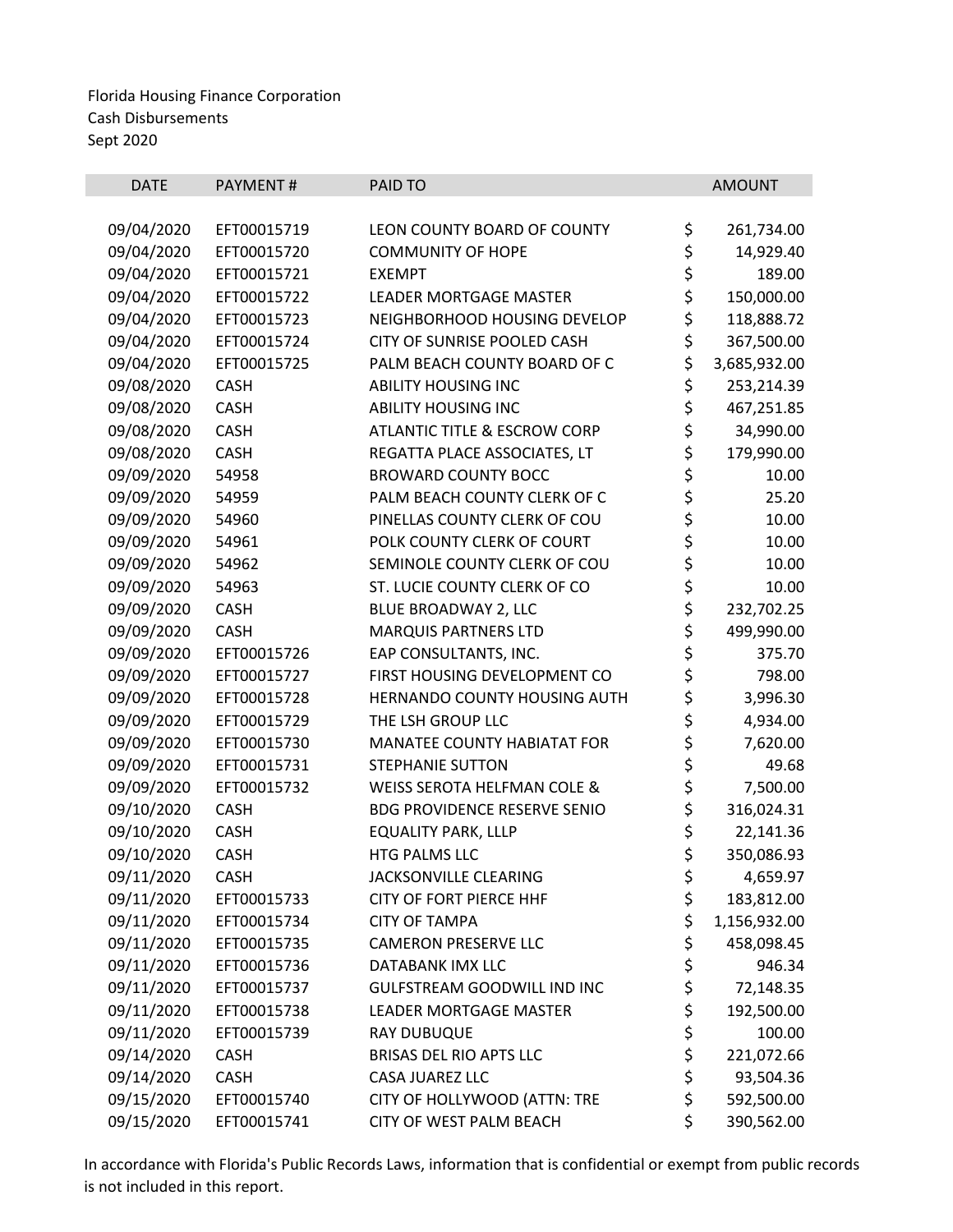|             |                                     |         | <b>AMOUNT</b>                                                                                                                                                   |
|-------------|-------------------------------------|---------|-----------------------------------------------------------------------------------------------------------------------------------------------------------------|
|             |                                     |         |                                                                                                                                                                 |
| EFT00015742 | <b>BOND LOGISTIX, LLC</b>           | \$      | 5,500.00                                                                                                                                                        |
| EFT00015743 | <b>RYAN BENSON</b>                  | \$      | 387.85                                                                                                                                                          |
| EFT00015744 | <b>RYAN MCKINLESS</b>               |         | 2,000.00                                                                                                                                                        |
| EFT00015745 | SPINAL CORD LIVING-ASSISTANC        |         | 57,676.95                                                                                                                                                       |
| 54964       | BREVARD COUNTY CLERK OF COUR        |         | 10.00                                                                                                                                                           |
| 54965       | <b>BROWARD COUNTY BOCC</b>          |         | 30.00                                                                                                                                                           |
| 54966       | <b>COLLIER COUNTY CLERK OF COUR</b> |         | 10.00                                                                                                                                                           |
| 54967       | DUVAL COUNTY CLERK OF COURT         |         | 10.00                                                                                                                                                           |
| 54968       | HILLSBOROUGH COUNTY CLERK OF        |         | 74.00                                                                                                                                                           |
| 54969       | LEVY COUNTY CLERK OF COURTS         |         | 10.00                                                                                                                                                           |
| 54970       | MARION COUNTY CLERK OF COURT        |         | 10.00                                                                                                                                                           |
| 54971       | MIAMI-DADE COUNTY CLERK OF C        |         | 10.00                                                                                                                                                           |
| 54972       | OKALOOSA COUNTY CLERK OF COU        |         | 10.00                                                                                                                                                           |
| 54973       | ORANGE COUNTY CLERK OF COURT        |         | 30.00                                                                                                                                                           |
| 54974       | PINELLAS COUNTY CLERK OF COU        |         | 30.00                                                                                                                                                           |
| 91620       | AFLAC, INC.                         |         | 5,284.70                                                                                                                                                        |
| CASH        | U.S. BANK TRUST, N.A.               |         | 409,402.93                                                                                                                                                      |
| <b>CASH</b> | <b>WATER'S EDGE ASSOCIATES LTD</b>  |         | 284,990.00                                                                                                                                                      |
| 54975       | AMERINATIONAL COMMUNITY SERV        |         | 3,975.00                                                                                                                                                        |
| 54976       | <b>ARTEZIA</b>                      | \$      | 204.60                                                                                                                                                          |
| 54977       | BREVARD COUNTY CLERK OF COUR        |         | 10.00                                                                                                                                                           |
| 54978       | DUVAL COUNTY CLERK OF COURT         |         | 10.00                                                                                                                                                           |
| 54979       | ESCAMBIA COUNTY CLERK OF COU        |         | 10.00                                                                                                                                                           |
| 54980       | <b>GADSDEN COUNTY CLERK OF COUR</b> |         | 10.00                                                                                                                                                           |
| 54981       | HILLSBOROUGH COUNTY CLERK OF        |         | 10.00                                                                                                                                                           |
| 54982       | MIAMI-DADE COUNTY CLERK OF C        |         | 20.00                                                                                                                                                           |
| 54983       | OKALOOSA COUNTY CLERK OF COU        |         | 20.00                                                                                                                                                           |
| 54984       | ST. JOHNS COUNTY CLERK OF CO        | \$      | 10.00                                                                                                                                                           |
| 54985       | <b>CORPORATION FOR SUPPORTIVE H</b> |         | 2,000.00                                                                                                                                                        |
| 54986       | <b>EMPHASYS SOFTWARE</b>            | \$      | 41,255.00                                                                                                                                                       |
| 54987       | <b>FEDERAL EXPRESS CORP</b>         |         | 939.69                                                                                                                                                          |
| 54988       | FLORIDA HOUSING COALITION, I        | \$      | 56,975.00                                                                                                                                                       |
| 54989       | MMS GROUP LLC                       | \$      | 50.00                                                                                                                                                           |
| 54990       | NABORS, GIBLIN & NICKERSON,         |         | 984.55                                                                                                                                                          |
| 54991       | <b>NVR MORTGAGE</b>                 |         | 225.00                                                                                                                                                          |
| 54992       | OFFICE DEPOT                        |         | 436.52                                                                                                                                                          |
| 54993       | PHIPPS REPORTING                    |         | 2,485.87                                                                                                                                                        |
| 54994       | SELTZER MANAGEMENT GROUP, IN        | \$      | 5,290.00                                                                                                                                                        |
| 54995       | UNIVERSITY OF FLORIDA BOARD         | \$      | 25,000.00                                                                                                                                                       |
| 54997       | <b>VYLLA TITLE LLC</b>              | \$      | 50.00                                                                                                                                                           |
| 54998       | WELLS FARGO VENDOR FIN SERV         | \$      | 1,490.00                                                                                                                                                        |
|             | PAYMENT#                            | PAID TO | \$<br>\$<br>\$<br>\$<br>\$<br>\$<br>\$<br>\$<br>\$<br>\$<br>\$<br>\$<br>\$<br>\$<br>\$<br>\$<br>\$<br>\$<br>ややや<br>\$<br>\$<br>\$<br>\$<br>\$<br>\$<br>\$<br>\$ |

<u> 1989 - Jan James James James James James James James James James James James James James James James James J</u>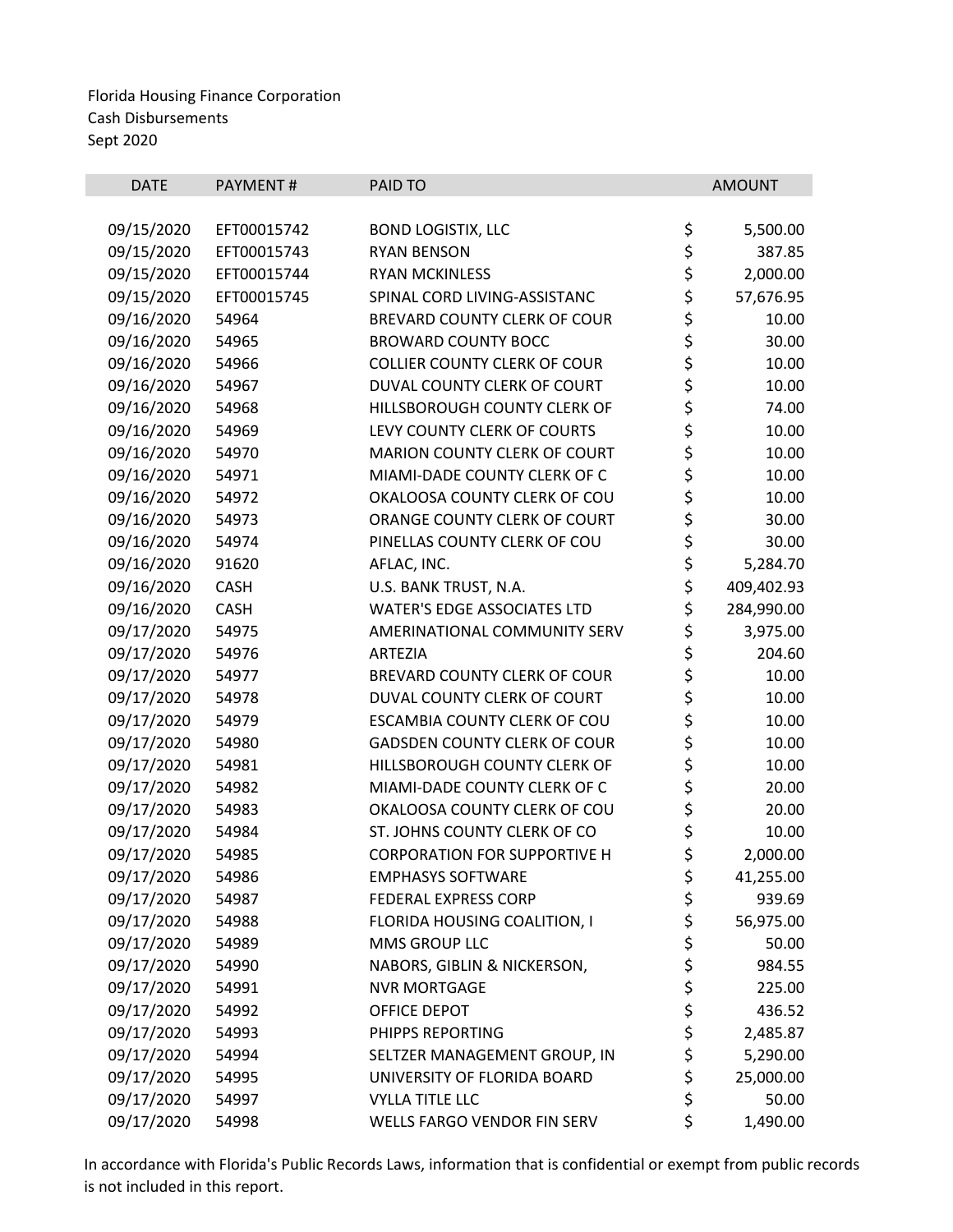| <b>DATE</b> | PAYMENT#    | PAID TO                             |          | <b>AMOUNT</b> |
|-------------|-------------|-------------------------------------|----------|---------------|
|             |             |                                     |          |               |
| 09/17/2020  | 54999       | ST. LUCIE COUNTY CLERK OF CO        | \$       | 18.50         |
| 09/17/2020  | 55000       | ST. LUCIE COUNTY CLERK OF CO        | \$       | 10.00         |
| 09/17/2020  | <b>CASH</b> | <b>SP LAKE LLC</b>                  | \$       | 25,664.68     |
| 09/18/2020  | <b>CASH</b> | JACKSONVILLE CLEARING               | \$<br>\$ | 3,776.85      |
| 09/18/2020  | EFT00015746 | PINELLAS COUNTY BOARD OF COU        |          | 1,641,174.00  |
| 09/18/2020  | EFT00015747 | FIRST HOUSING DEVELOPMENT CO        | \$       | 17,100.00     |
| 09/18/2020  | EFT00015748 | <b>LEADER MORTGAGE MASTER</b>       | \$       | 157,500.00    |
| 09/18/2020  | EFT00015749 | PINELLAS AFFORDABLE LIVING I        | \$       | 692,736.51    |
| 09/20/2020  | EFT00015750 | CAMERON PRESERVE LLC CRFS3          | \$       | 27,386.00     |
| 09/20/2020  | EFT00015751 | SOCIETY OF ST VINCENT DE PAU        | \$       | 32,315.00     |
| 09/21/2020  | <b>CASH</b> | HTG VALENCIA LLC                    | \$       | 83,692.84     |
| 09/21/2020  | CASH        | LIBERTY SQUARE PHASE 3 LLC          | \$       | 203,368.68    |
| 09/21/2020  | <b>CASH</b> | MARTY'S PLACE ASSOCIATES LTD        | \$       | 54,362.97     |
| 09/21/2020  | S09212001   | SIMPLEFILE LC                       | \$       | 259.50        |
| 09/21/2020  | S09212002   | SIMPLEFILE LC                       | \$       | 47.00         |
| 09/22/2020  | <b>CASH</b> | <b>BLUE CASL II LLC</b>             | \$       | 188,111.16    |
| 09/22/2020  | <b>CASH</b> | JACKSONVILLE CLEARING               | \$       | 1,207,237.12  |
| 09/22/2020  | EFT00015752 | <b>CITY OF BOCA RATON</b>           | \$       | 317,332.00    |
| 09/22/2020  | EFT00015753 | NEIGHBORHOOD RENAISSANCE INC        | \$       | 15,247.61     |
| 09/22/2020  | EFT00015754 | <b>WARLEY PARK LTD CRFS3</b>        | \$       | 22,182.00     |
| 09/23/2020  | 55001       | <b>BROWARD COUNTY BOCC</b>          | \$       | 210.00        |
| 09/23/2020  | 55002       | MIAMI-DADE COUNTY CLERK OF C        | \$\$\$\$ | 220.00        |
| 09/23/2020  | 55003       | ALACHUA COUNTY CLERK OF COUR        |          | 40.00         |
| 09/23/2020  | 55004       | <b>BAY COUNTY CLERK OF COURT</b>    |          | 20.00         |
| 09/23/2020  | 55005       | BREVARD COUNTY CLERK OF COUR        |          | 70.00         |
| 09/23/2020  | 55006       | <b>BROWARD COUNTY BOCC</b>          | \$<br>\$ | 180.00        |
| 09/23/2020  | 55007       | CHARLOTTE COUNTY CLERK OF CO        |          | 20.00         |
| 09/23/2020  | 55008       | <b>CITRUS COUNTY CLERK OF COURT</b> | \$<br>\$ | 20.00         |
| 09/23/2020  | 55009       | <b>CLAY COUNTY CLERK OF COURT</b>   |          | 10.00         |
| 09/23/2020  | 55010       | <b>COLLIER COUNTY CLERK OF COUR</b> | \$       | 20.00         |
| 09/23/2020  | 55011       | <b>COLUMBIA COUNTY CLERK OF COU</b> | \$       | 10.00         |
| 09/23/2020  | 55012       | DUVAL COUNTY CLERK OF COURT         | \$       | 100.00        |
| 09/23/2020  | 55013       | ESCAMBIA COUNTY CLERK OF COU        | \$       | 20.00         |
| 09/23/2020  | 55014       | FLAGLER COUNTY CLERK OF COUR        | \$       | 20.00         |
| 09/23/2020  | 55015       | <b>GADSDEN COUNTY CLERK OF COUR</b> | ささ       | 40.00         |
| 09/23/2020  | 55016       | HERNANDO COUNTY CLERK OF COU        |          | 20.00         |
| 09/23/2020  | 55017       | HIGHLANDS COUNTY CLERK OF CO        |          | 10.00         |
| 09/23/2020  | 55018       | HILLSBOROUGH COUNTY CLERK OF        | \$       | 210.00        |
| 09/23/2020  | 55019       | INDIAN RIVER COUNTY CLERK OF        | \$<br>\$ | 20.00         |
| 09/23/2020  | 55020       | LAKE COUNTY CLERK OF COURT          |          | 40.00         |
| 09/23/2020  | 55021       | LEE COUNTY CLERK OF COURT           | \$       | 80.00         |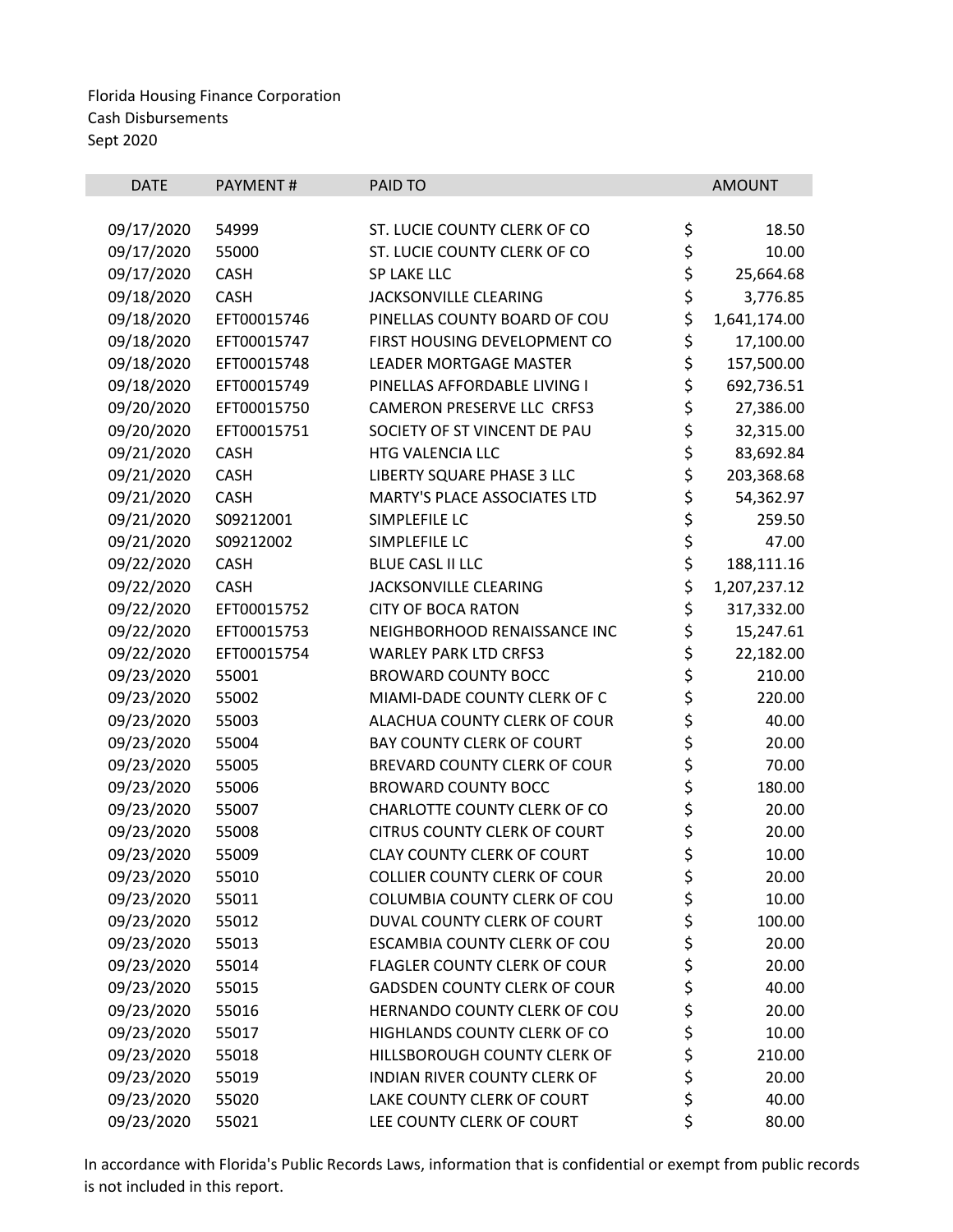| <b>DATE</b> | PAYMENT#    | PAID TO                             |          | <b>AMOUNT</b> |
|-------------|-------------|-------------------------------------|----------|---------------|
|             |             |                                     |          |               |
| 09/23/2020  | 55022       | LEON COUNTY CLERK OF COURT          | \$       | 20.00         |
| 09/23/2020  | 55023       | MANATEE COUNTY CLERK OF COUR        | \$       | 10.00         |
| 09/23/2020  | 55024       | <b>MARION COUNTY CLERK OF COURT</b> | \$<br>\$ | 30.00         |
| 09/23/2020  | 55025       | MARTIN COUNTY CLERK OF COURT        |          | 10.00         |
| 09/23/2020  | 55026       | MIAMI-DADE COUNTY CLERK OF C        | \$       | 250.00        |
| 09/23/2020  | 55027       | NASSAU COUNTY CLERK OF COURT        | \$<br>\$ | 10.00         |
| 09/23/2020  | 55028       | OKALOOSA COUNTY CLERK OF COU        |          | 10.00         |
| 09/23/2020  | 55029       | ORANGE COUNTY CLERK OF COURT        | \$<br>\$ | 240.00        |
| 09/23/2020  | 55030       | OSCEOLA COUNTY CLERK OF COUR        |          | 60.00         |
| 09/23/2020  | 55031       | PALM BEACH COUNTY CLERK OF C        | \$       | 252.00        |
| 09/23/2020  | 55032       | PASCO COUNTY CLERK OF COURT         | \$<br>\$ | 120.00        |
| 09/23/2020  | 55033       | PINELLAS COUNTY CLERK OF COU        |          | 170.00        |
| 09/23/2020  | 55034       | POLK COUNTY CLERK OF COURT          | \$\$\$   | 70.00         |
| 09/23/2020  | 55035       | PUTNAM COUNTY CLERK OF COURT        |          | 30.00         |
| 09/23/2020  | 55036       | SANTA ROSA COUNTY CLERK OF C        |          | 10.00         |
| 09/23/2020  | 55037       | SARASOTA COUNTY CLERK OF COU        | \$<br>\$ | 50.00         |
| 09/23/2020  | 55038       | SEMINOLE COUNTY CLERK OF COU        |          | 40.00         |
| 09/23/2020  | 55039       | ST. JOHNS COUNTY CLERK OF CO        | \$\$\$   | 10.00         |
| 09/23/2020  | 55040       | ST. LUCIE COUNTY CLERK OF CO        |          | 50.00         |
| 09/23/2020  | 55041       | <b>VOLUSIA COUNTY CLERK OF COUR</b> |          | 130.00        |
| 09/23/2020  | 55042       | WALTON COUNTY CLERK OF COURT        | \$       | 10.00         |
| 09/23/2020  | CASH        | BLALOCK WALTER P.A. TRUST AC        | \$       | 24,990.00     |
| 09/23/2020  | CASH        | <b>CAMPUS TOWER APTS LLLP</b>       | \$       | 77,030.85     |
| 09/23/2020  | <b>CASH</b> | SP DOWNS LLC                        | \$       | 124,088.27    |
| 09/23/2020  | CASH        | SUNRISE ARC INC                     | \$       | 77,492.71     |
| 09/24/2020  | <b>CASH</b> | AFFILIATED TITLE OF CENTRAL         | \$       | 24,990.00     |
| 09/24/2020  | CASH        | BRISAS DEL ESTE PHASE TWO LL        | \$       | 44,438.97     |
| 09/24/2020  | CASH        | JACKSONVILLE CLEARING               | \$       | 335,900.47    |
| 09/24/2020  | <b>CASH</b> | VOLUNTEERS OF AMERICA FL OP         | \$       | 129,714.14    |
| 09/24/2020  | S0924201    | SIMPLEFILE LC                       | \$       | 200.00        |
| 09/24/2020  | S0924202    | SIMPLEFILE LC                       | \$       | 200.00        |
| 09/24/2020  | S0924203    | SIMPLEFILE LC                       | \$       | 268.00        |
| 09/24/2020  | S0924204    | SIMPLEFILE LC                       | \$       | 259.50        |
| 09/25/2020  | <b>CASH</b> | <b>QUARRY BIG COPPITT II LTD</b>    | \$       | 120,050.59    |
| 09/25/2020  | EFT00015763 | CAPITAL HEALTH PLAN, INC.           | \$       | 156,068.46    |
| 09/25/2020  | EFT00015764 | <b>COMMUNITY OF HOPE</b>            | \$       | 14,917.50     |
| 09/25/2020  | EFT00015765 | FIRST HOUSING DEVELOPMENT CO        | \$       | 5,509.00      |
| 09/25/2020  | EFT00015766 | <b>LEADER MORTGAGE MASTER</b>       | \$       | 246,500.00    |
| 09/25/2020  | EFT00015767 | <b>MEDCOM BENEFIT SOLUTIONS</b>     | \$       | 80.60         |
| 09/25/2020  | EFT00015768 | PROVIDENT HOUSING                   | \$       | 4,500.00      |
| 09/25/2020  | EFT00015769 | TRANSAMERICA LIFE INSURANCE         | \$       | 464.95        |